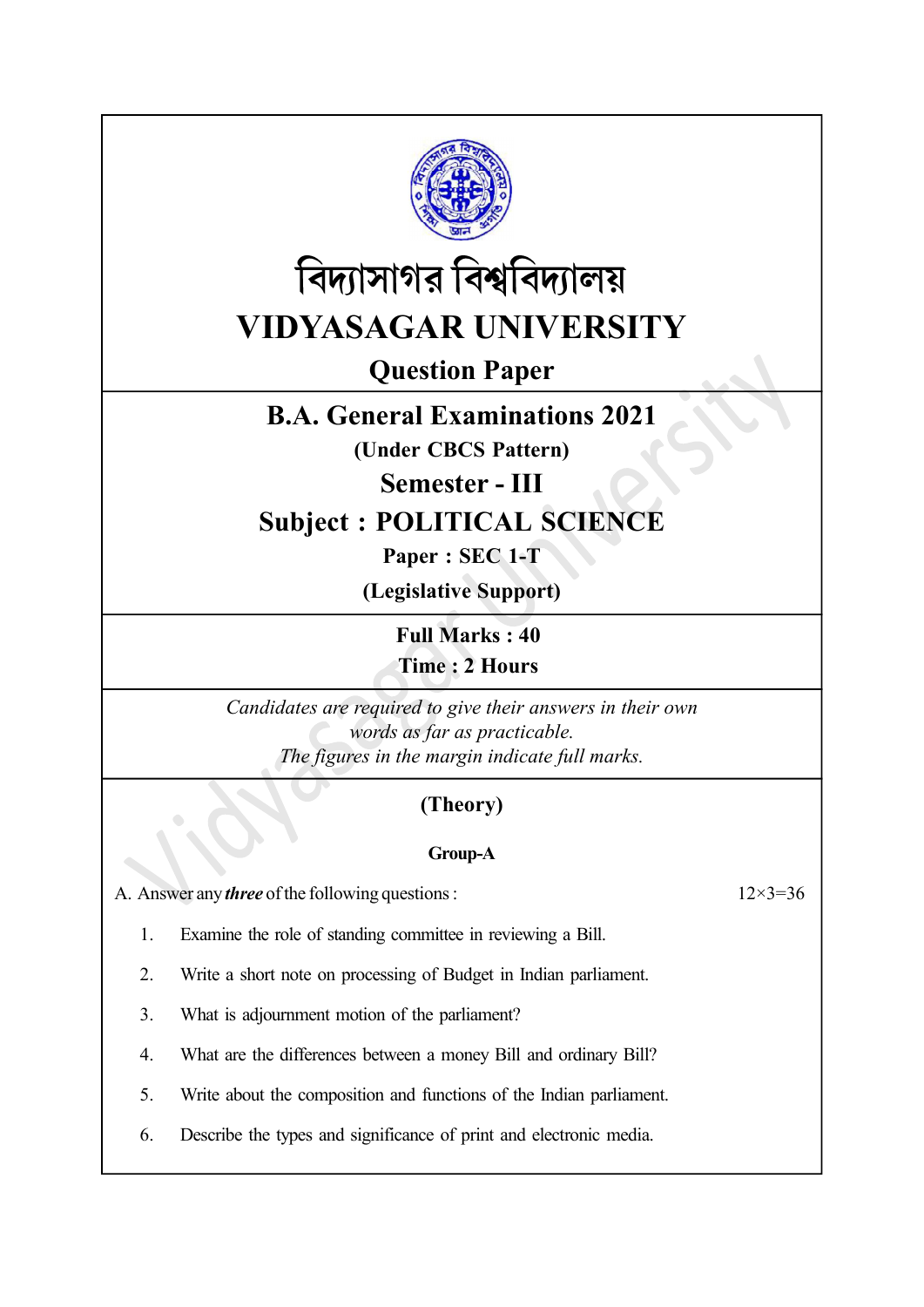### Group-B

- B. Answer any *two* of the following questions :  $2 \times 2 = 4$ 
	- 1. How many houses are there in the Indian Parliament?
	- 2. What do you mean by Bill?
	- 3. Mention two functions of a standing committee?
	- 4. In which act and year was 3-tier Panchayet system formed?

### বঙ্গানুবাদ

#### বিভাগ-ক

- ক. নিম্নলিখিত যে কোনো **তিনটি** প্রশ্নের উত্তর দাও ঃ
	- বিল পর্যালোচনার ক্ষেত্রে স্থায়ী কমিটির ভূমিকা ব্যাখ্যা কর।  $\mathcal{L}$ .
	- ভারতীয় সংসদের বাজেট গঠনের পদ্ধতি সম্পর্কে টীকা লেখ।  $\lambda$ .
	- সংসদীয় ব্যবস্থায় 'মূলতুবী প্রস্তাব' কি?  $\mathcal{O}_{1}$
	- অৰ্থবিল ও সাধারণ বিলের মধ্যে পার্থক্যগুলি কি কি? 8.
	- ভারতীয় সংসদের (পার্লামেন্ট) গঠন ও কার্যাবলী আলোচনা কর।  $\alpha$ .
	- প্রিন্ট ও ইলেকট্রনিক মিডিয়ার প্রকারভেদ ও তাৎপর্য আলোচনা কর।  $\mathcal{P}$

#### বিভাগ-খ

- খ. নিম্নলিখিত যে কোনো দুটি প্রশ্নের উত্তর দাও ঃ
	- ভারতীয় সংসদের কয়টি কক্ষ রয়েছে?  $\mathsf{S}$ .
	- 'বিল' বলতে তুমি কি বোঝ?  $\ddot{\mathcal{L}}$ .
	- স্থায়ী কমিটির প্রধান কাজগুলি কি?  $\mathcal{O}$ .
	- কত সালে ও কোন আইনে ত্রি-স্তর পঞ্চায়েত গঠিত হয়েছিল? 8.

 $\xi \times \xi = 8$ 

 $20 = 20 \times 22$